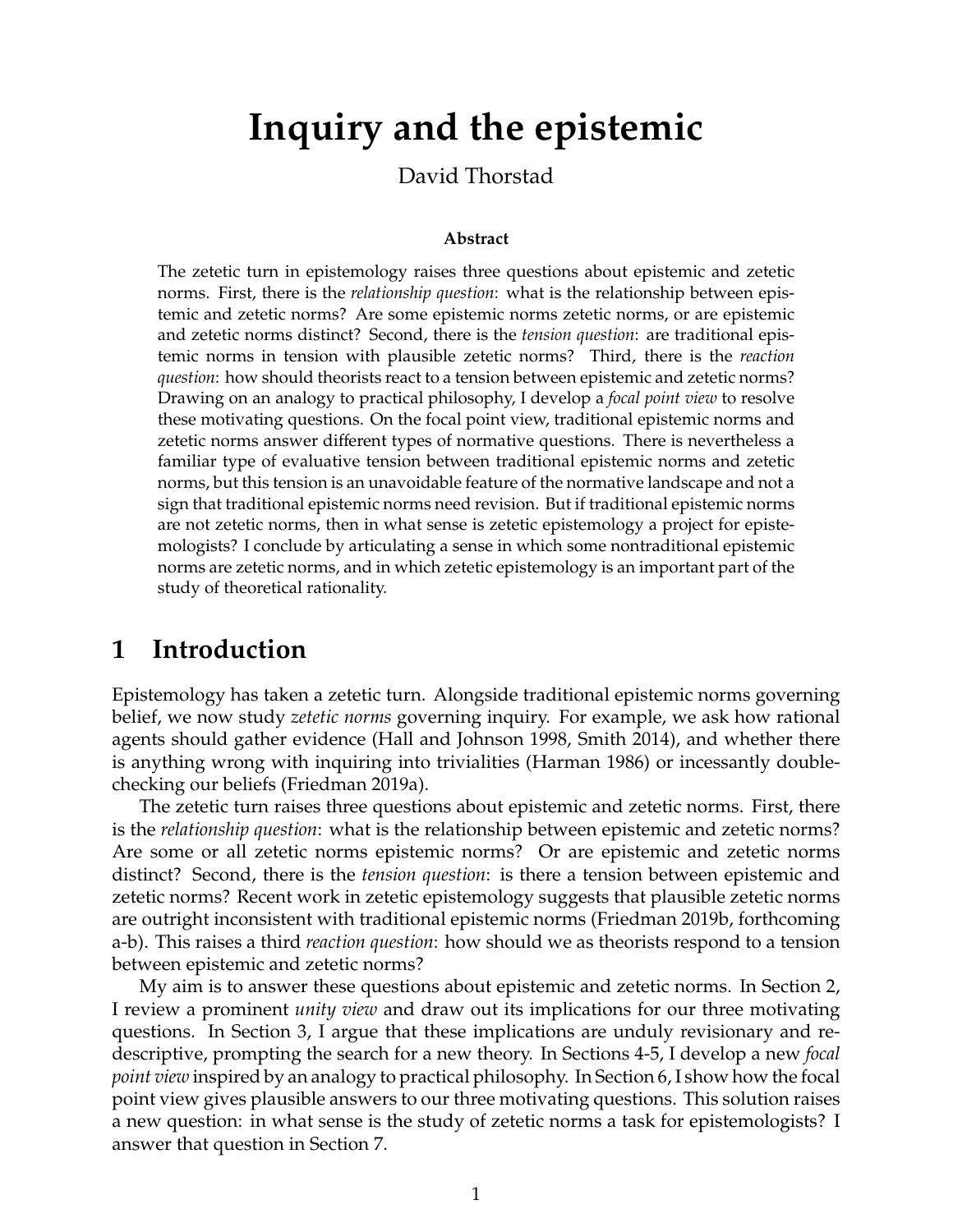## **2 The unity view**

On a traditional view, epistemic norms are one thing and zetetic norms another. Epistemic norms tell us what to believe and zetetic norms tell us how to inquire.<sup>1</sup> But it may seem strange to separate epistemic and zetetic norms in this way. What could be the point of having two separate sets of norms, one governing inquiry and another governing the beliefs that result? The *unity view* blocks this result by holding that norms are epistemic just in case they are zetetic. My presentation of the unity view follows Jane Friedman (Friedman forthcoming a).

The unity view answers the relationship question by giving a maximally tight relationship between epistemic and zetetic norms: these norms are one and the same.<sup>2</sup> Cashing out this answer involves redescribing traditional epistemic norms as zetetic norms. For example, Friedman takes traditional epistemic norms such as evidentialism and reliabilism as masked statements of zetetic norms such as the following:

**Weak evidentialist norm (WEN):** If one's total evidence clearly and decisively supports *p* at *t*, then believing *p* at *t* based on that evidence is permissible.

**Weak reliabilist norm (WRN):** Forming a belief *p* by way of a reliable beliefforming process is permissible. (Friedman 2019b, p. 678).

Note that WEN, like WRN is intended to state a zetetic norm. For Friedman, to say that believing *p* at *t* is permissible is to say that it is permissible to form the belief that *p* at *t* if this belief is not already held, and forming beliefs is a matter of inquiry.

Turn next to the tension question. Friedman argues that traditional epistemic norms like WEN and WRN are in tension with plausible zetetic norms in a strong sense: they are jointly inconsistent. To draw out the problem, Friedman argues for a variety of zetetic norms. For example, suppose you want to figure out the answer to some question *Q*? . Then in many cases, you should undertake the inquiries necessary to answer this question. Friedman takes this insight to ground zetetic norms such as the following.

**Zetetic Instrumental Principle (ZIP):** If one wants to figure out *Q*? , then one ought to take the necessary means to figuring out *Q*? . (Friedman forthcoming a).

Friedman argues that zetetic norms such as ZIP come into tension with traditional epistemic norms in at least two ways.

First, consider a busy detective deciding where to allocate her attention during inquiry:

**(Holmes)** Holmes is a detective investigating Smith's murder. While interviewing a witness, Holmes notices a bird flying strangely outside the window. As an amateur ornithologist, Holmes is curious about the cause of the bird's flight pattern.

<sup>&</sup>lt;sup>1</sup>While I accept that many traditional epistemic norms govern belief, I do not hold that all epistemic norms govern belief. See Section 7 for discussion.

<sup>&</sup>lt;sup>2</sup>See Podgorski (2017) for a related view. The unity view is also one way to unpack the turn from substantive to procedural rationality in theories of bounded rationality (Simon 1976), although it is not the only unpacking.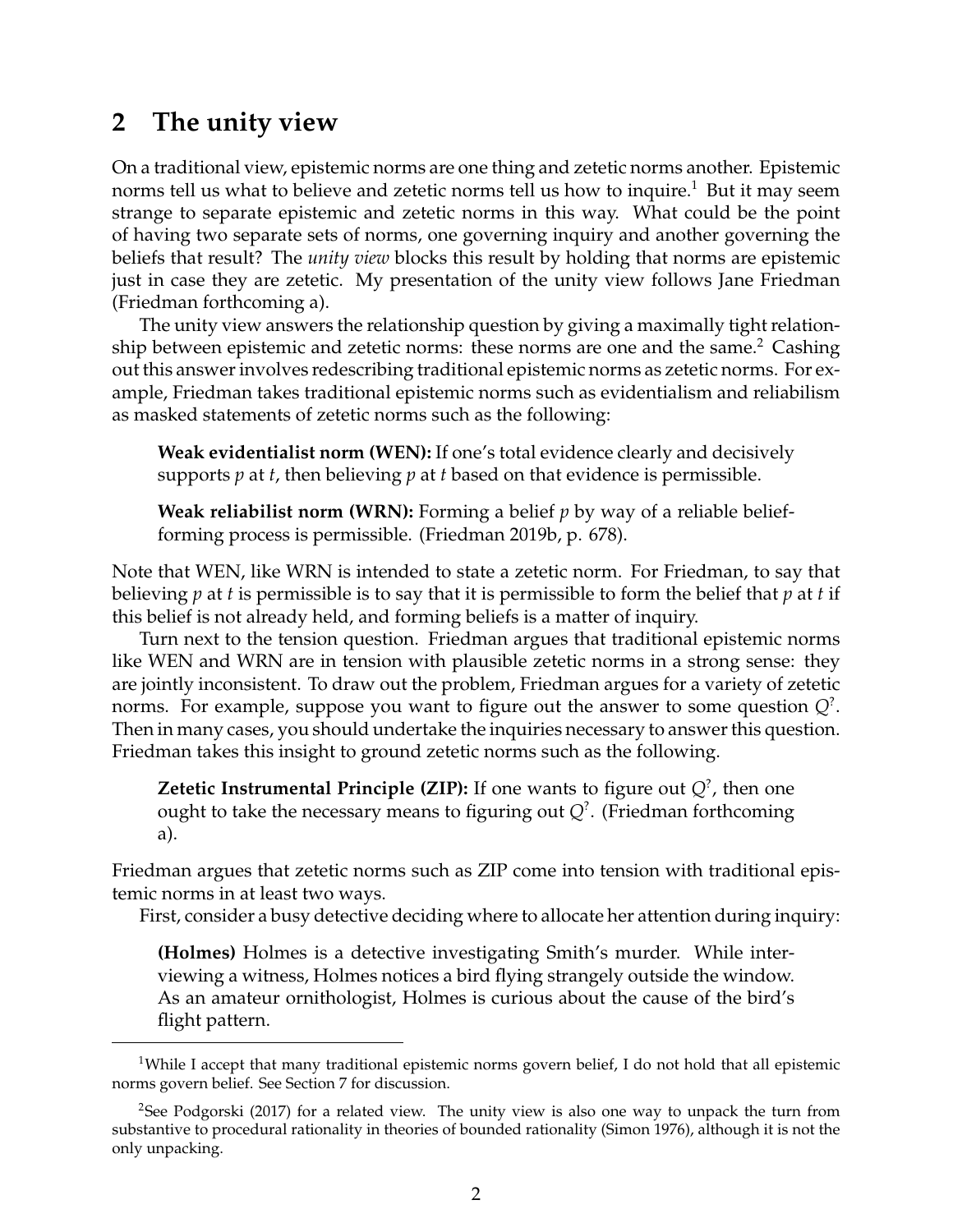May Holmes attend to the bird and ignore the witness? No, says ZIP: by ignoring the witness, Holmes deprives himself of testimony necessary to figure out who killed Smith. Yes, say WEN and WRN: Holmes may ignore the witness if Holmes will form a reliable and evidentially supported belief about the bird as a result. In this way, zetetic and epistemic norms appear to be inconsistent.

Second, consider a Firth-style case in which the accuracy of one belief trades off against the accuracy of many others:

**(Boss)** Boss runs a large research laboratory. Boss is rude and abusive towards her employees. As a result, Boss's employees provide Boss with abundant evidence that they do not love her. But if Boss forms the belief that she is unloved, she will be much less productive and as a result will fail to resolve many important questions as work. To avoid this, Boss ignores evidence about her employees' dislike and does not form the belief that she is unloved.

Would it have been permissible for Boss to heed evidence of her employees' dislike and form the belief that she is unloved instead? No, says ZIP: ignoring evidence that she is disliked is a necessary means for Boss to resolve many other questions at work. Yes, say WEN and WRN: Boss may form the belief that she is disliked, since this belief would be evidentially supported and reliably formed. Again, zetetic and epistemic norms look to be inconsistent.

If traditional epistemic norms are in tension with plausible zetetic norms, this raises the reaction question of how theorists should respond. For Friedman, the tension between epistemic and zetetic norms is a form of inconsistency, so we need to respond by revising some of the relevant norms. Friedman suggests that the best response will probably be to revise our traditional epistemic norms. Moreover, Friedman notes, the tension between epistemic and zetetic norms is quite general: examples like the above can be used to argue that most traditional epistemic norms are inconsistent with zetetic norms such as ZIP. As a result, the right reaction may well be to reject most traditional epistemic norms.

Summing up, the unity view holds that epistemic and zetetic norms are one and the same; that traditional epistemic norms are inconsistent with plausible zetetic norms; and that the best way forward is probably to revise most traditional epistemic norms. How should we evaluate the unity view's answers to our motivating questions?

## **3 Evaluating the unity view**

You can't always get what you want. We come to theorizing with many incompatible demands and learn to compromise on a theory which preserves our most important demands as well as possible. But let us be greedy. Suppose we were to hold out for a theory which gives exactly the right answers to each of our three questions. Which of the unity view's three answers would we be satisfied with, and which answers would we want to revise?

Begin with the relationship question. The unity view holds that epistemic and zetetic norms are one and the same, and in particular that traditional epistemic norms should be recast as zetetic norms. This is a highly redescriptive thing to say. Canonical statements of traditional epistemic norms such as evidentialism and reliabilism do not seem like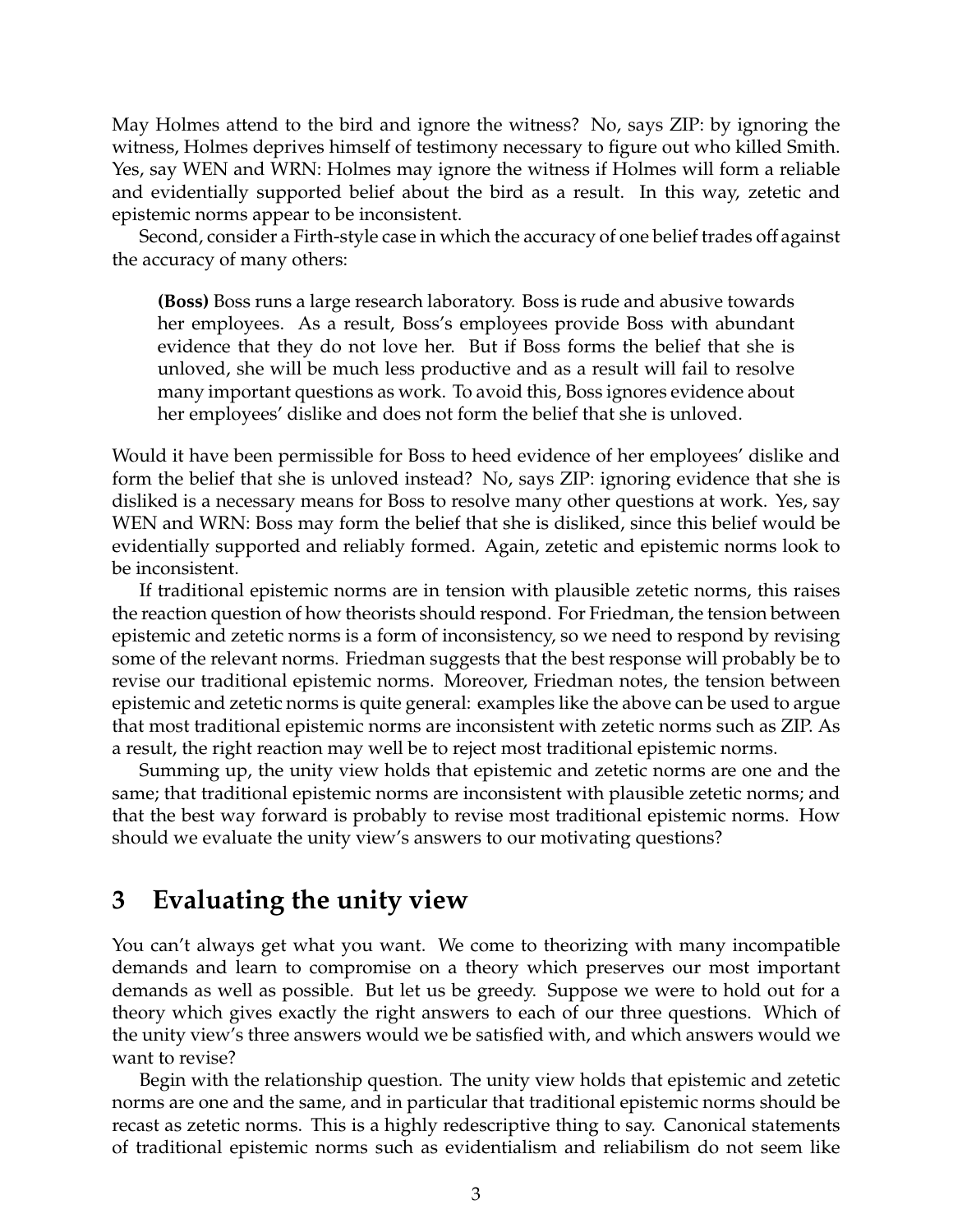attempts to express zetetic norms. For example, here is Conee and Feldman's original statement of evidentialism:

Doxastic attitude *D* toward proposition *p* is epistemically justified for *S* at *t* if and only if having *D* toward *p* fits the evidence *S* has at *t*. (Feldman and Conee 1985, p. 15).

This statement of evidentialism is a norm governing belief states and not the inquiries that produced them. Conee, Feldman and other leading evidentialists have been abundantly clear that they do not take evidentialism to be a norm governing inquiry. Feldman writes:

Evidentialism is best seen as a theory about synchronic rationality. . . . *It doesn't address questions of how to conduct inquiry over periods of time.* (Feldman 2000, p. 689, emphasis added).

This is, quite simply, an emphatic denial that evidentialism is a zetetic norm. Similar stories can be told for reliabilism and other traditional epistemic norms.

If this is right, then the unity view's answer to the relationship question looks to be unduly redescriptive. It falsifies traditional epistemic norms by redescribing them, against their proponents' express wishes, as zetetic norms. Now redescription is not always a bad thing. Sometimes a philosophical claim is utterly false or badly confused, in which case the most charitable thing to do is to redescribe the claim in a way that saves as much of the original claim as possible. But it should take a good deal of evidence to convince us that a half-century of epistemological theorizing rested on the false presupposition that some epistemic norms are not zetetic norms. We would do better to understand the relationship between epistemic and zetetic norms in a way that honors traditional epistemologists' wish to state norms governing belief rather than inquiry.

By contrast, I think we should be much more satisfied with the unity view's answer to the tension question. Friedman argues persuasively that there is a tension between zetetic norms and traditional epistemic norms. To say, for example, that some belief is supported by our present evidence is not to say that we ought to inquire in a way that will lead us to form that belief; and conversely, to say that a process of inquiry is rational is not to guarantee that every belief which results will be evidentially supported. The challenge going forward will be to capture this tension without redescribing or revising traditional epistemic norms.

Finally, consider the unity view's answer to the reaction question. Friedman holds that if there is a tension between zetetic norms and traditional epistemic norms, then the right response is probably to revise most traditional epistemic norms. For example, evidentialism, reliabilism and other prominent epistemic theories will all turn out to be false. This response is, I think, unduly revisionary. It may turn out that epistemologists have been profoundly deceived for the past half-century and the zetetic turn requires a fresh start. But we should try, whenever possible, to develop a story on which the past half-century of epistemological theorizing has not been badly wrong. It would require an enormous preponderance of evidence to overturn so much epistemological theorizing, and that evidence has yet to materialize.

We now know what we want. We want an alternative to the unity view which concedes that Friedman has found a lasting tension between zetetic norms and traditional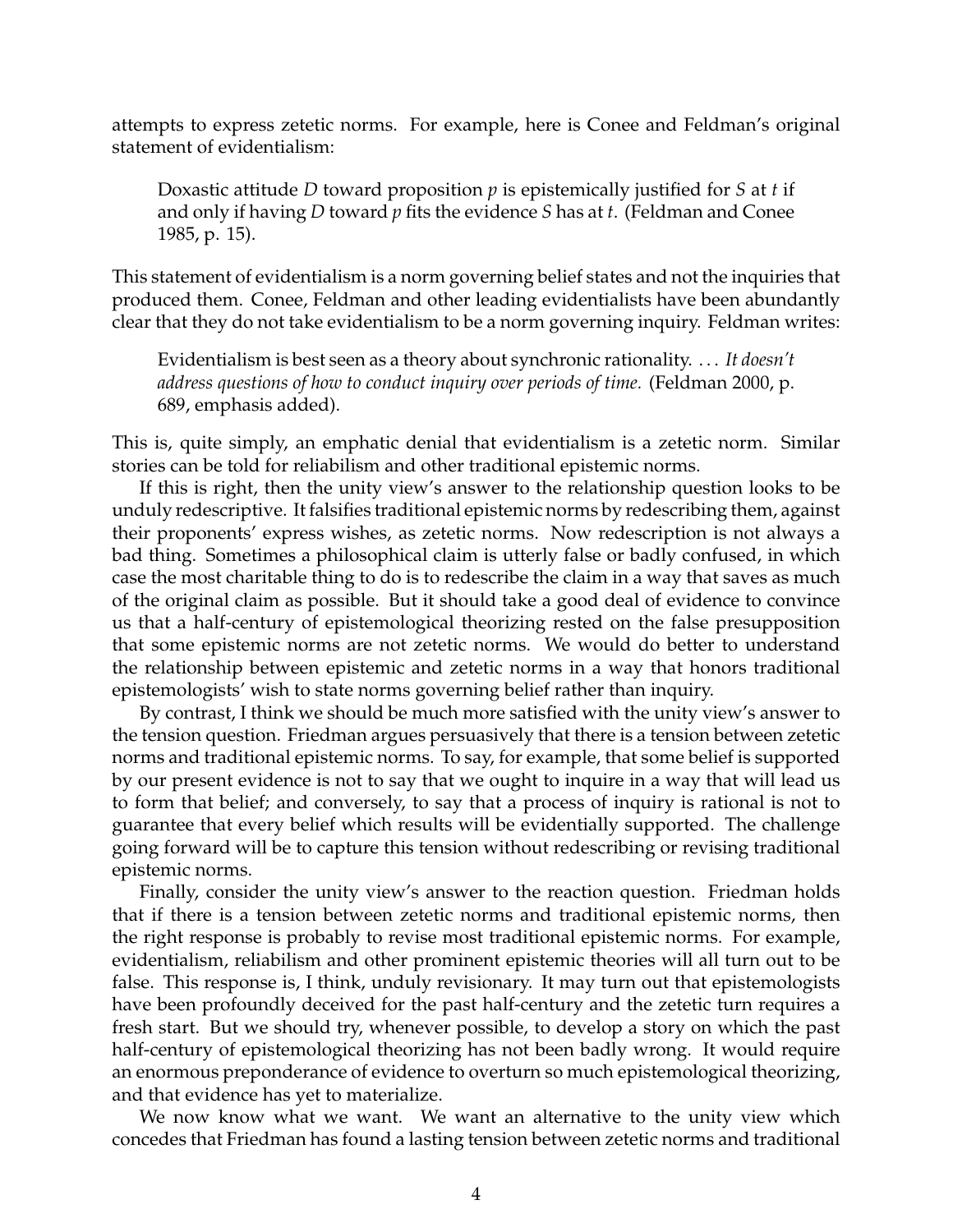epistemic norms, but which does not respond by revising or redescribing traditional epistemic norms. It would be better still if we could find a theory that is friendly to the zetetic turn: that is, a theory which counts many recently proposed norms of inquiry as true and important. But can we get what we want? Today is our lucky day. An analogy to practical inquiry shows us how to get everything that we want.

## **4 The focal point view**

We began with three questions about the relationship between theoretical inquiry and belief. We saw that the unity view successfully answers one of these questions, but gives unduly revisionary or redescriptive answers to the other two questions. This gives us good reason to search for an alternative view.

A promising way forward begins with the observation that our motivating questions have practical analogs. Instead of asking about the relationship between theoretical inquiry and belief, we could have posed the same three questions about the relationship between practical inquiry and intention.

**Relationship question:** What is the relationship between norms for practical inquiry and norms for intention?

**Tension question:** Is there a tension between norms for practical inquiry and intention?

**Reaction question:** How should we as theorists respond to a tension between norms for practical inquiry and intention?

In this section and the next, I develop a *focal point view* and show how it answers each question about practical inquiry and intention. Then in Section 6 I extend the view to account for our original questions about theoretical inquiry and belief.

It is standard in practical philosophy to distinguish between the normative status of an intention and the normative status of the decision procedure which produced it. This is not a new type of normative evaluation, but rather a distinction between two objects about which familiar types of normative questions can be asked. We can ask, for example, what an agent ought to intend, whether her intention is praiseworthy, virtuous, fitting, or rational. And likewise we can ask of the process of practical inquiry, more familiarly called a decision procedure, whether an agent ought to use this procedure, or whether her using this procedure is praiseworthy, virtuous, fitting or rational.

Some normative categories give rise to *level tension*, in which the normative valence of an agent's decision procedure and the resulting intention come apart. For example, consider 'ought'. There are familiar cases in which agents inquire as they ought not, but still form the intentions they ought to hold. One such case is the following:

**(Lake)** Mudge passes a child drowning in a lake. She decides to flip a coin and save the child just in case the coin lands heads. The coin lands heads, so Mudge saves the child.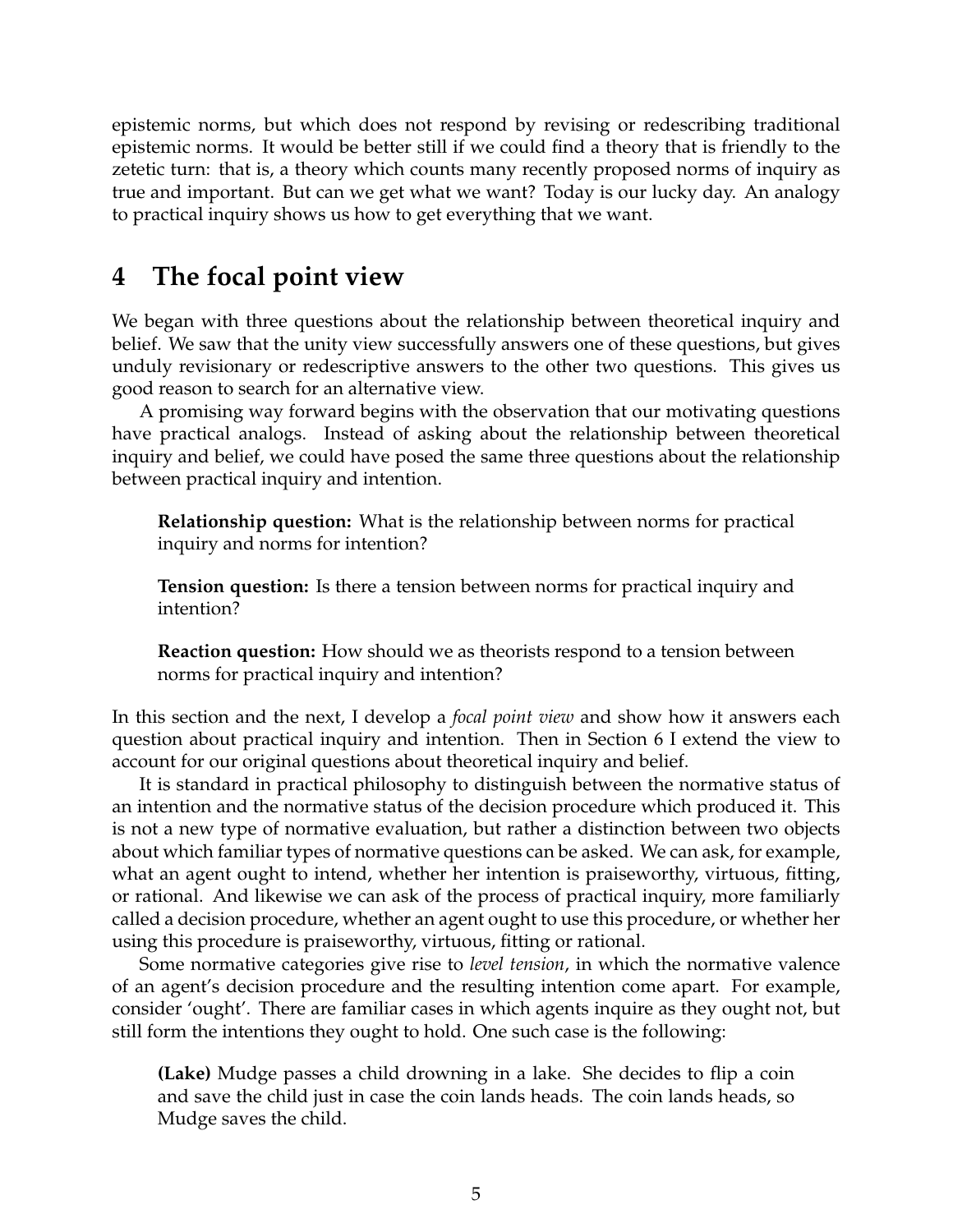Here Mudge forms and acts on the intention that she ought to hold: to save the child. But Mudge does not inquire as she ought. It is wrong to leave the fate of a drowning child to the flip of a coin. Here we have an agent who does not inquire as she ought, but nonetheless forms the intention that she ought to hold.

In the other direction, some agents inquire as they ought, but their inquiry produces an intention they ought not hold. Consider for example:

**(Beach)** Guard is the lone lifeguard on a crowded beach. She sees a dozen swimmers suddenly caught in a riptide. Guard quickly scans the water, finds the closest swimmer, and resolves without further ado to save this swimmer.

Now let us suppose that the perceptual evidence available to Guard tells in favor of saving another swimmer first. Perhaps the closest swimmer was swimming strongly and was rather overweight. Here Guard ought not have intended to save the closest swimmer. Guard ought to have intended to save another swimmer first, someone lighter or more in danger of drowning. That is because Guard had more reason to save another swimmer first, and these reasons were perceptually available to Guard.

But Guard may nevertheless have inquired as she ought. Guard's decision procedure was this one: identify the nearest drowning swimmer and close inquiry with the intention to save them. Because speed is of the essence, Guard would be wrong to employ a lengthier decision procedure which would produce costly delays and only a marginal improvement in decision quality. Guard inquires well because her decision procedure strikes the best balance between speed and accuracy. Therefore, Guard inquires as she ought, but as a result she forms an intention she ought not hold.

It will help at this point to extend some terminology due to Shelly Kagan (2000). There are various *evaluative focal points* which can be normatively assessed: an agent's beliefs, intentions, practical or theoretical inquiries, motives, standing dispositions, and the like. At each focal point we can apply normative terms such as 'ought', 'praiseworthy', or 'fitting'. Some focal points, such as practical inquiry and intention, are locked in a *governing relationship*: members of a governed class (intention) are typically produced and altered by members of the governing class (practical inquiry). For some normative terms, such as 'ought', and some governing pairs of focal points, such as practical inquiry and intention, level tension can arise. The normative status of a governing item, such as Mudge's decision procedure, can come apart from the normative status of the governed item that results, such as Mudge's intention.

Cases such as Lake and Beach were brought to prominence by consequentialists, who developed the framework of evaluative focal points to capture an unfortunate consequence of their view, namely the possibility of level tension. Mudge forms an optimific intention on the basis of non-optimific inquiry, and Guard forms a non-optimific intention on the basis of optimific inquiry. Consequentialists have done a good deal of work to show that this level tension is a regrettable, but not inconsistent feature of their view (Parfit 1984, Pettit and Smith 2000, Railton 1984). And as our examples show, level tension arises quite generally for a variety of non-consequentialist views. We did not use consequentialism to show that Lake and Beach give rise to level tension. Moreover, there are theoretical advantages to allowing level tension. For example, level tension explains the evaluative tension we feel towards agents such as Mudge (Driver 2001). We feel at once compelled to say that Mudge has done well in intending to save the child and also poorly in flipping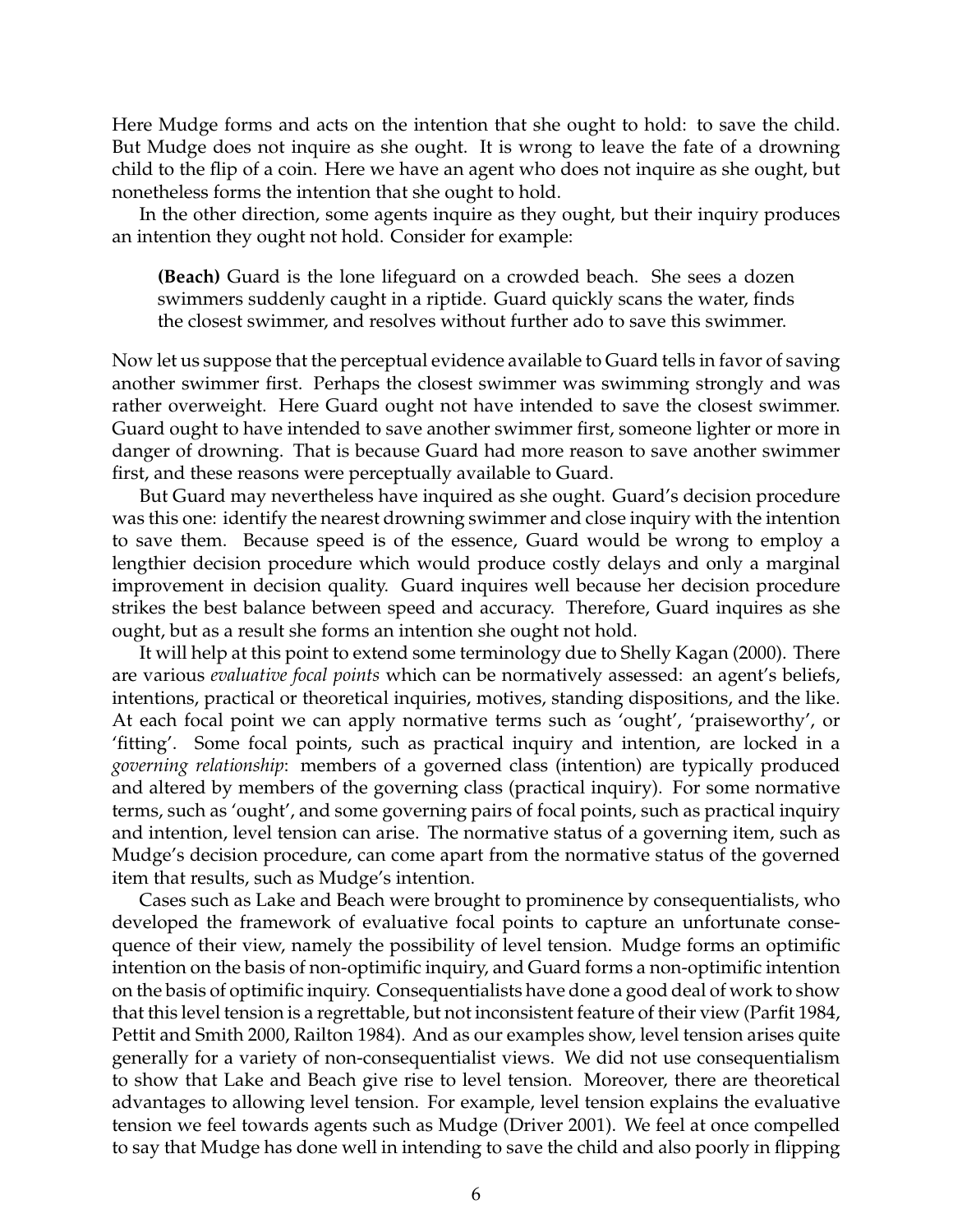a coin. Level tension preserves both verdicts in the natural way: Mudge intended as she ought, but did not inquire as she ought.

What happens if we take level tension seriously as a feature of the normative landscape, rather than a problem to be solved? One thing to note is that level tension is less severe for some normative terms than for others. Consider praise and blame. There are strong connections between the praiseworthiness and blameworthiness of inquiries and the resulting intentions. For example, we have:

**(Praiseworthy inquiry exculpates)** If *S* forms the intention to  $\phi$  through a praiseworthy process of inquiry, then in typical cases her intention to  $\phi$  is not blameworthy.

**(Blameworthy inquiry incriminates)** If *S* forms the intention to  $\phi$  through a blameworthy process of inquiry, then in typical cases her intention to  $\phi$  is not praiseworthy.

Some degree of level tension remains. For example, Mudge's inquiry is blameworthy, but her intention is not blameworthy. It merely fails to be praiseworthy. But sharp divergences such as praiseworthy inquiry leading to blameworthy intention are harder to find.

For some normative terms, there may be no level tension. Consider virtue. Early virtue theorists were driven by a desire to block what they saw as a schizophrenic level tension endemic to most competing normative theories (Stocker 1976). These theorists often denied that it makes sense to even ask questions about virtue at different focal points. We do not separately ask whether Mudge inquired virtuously and whether she intended virtuously, but instead whether Mudge, as an agent, is virtuous. This move rules out level tension from the start by making the driving normative questions ill-formed. Contemporary virtue theorists sometimes allow questions about the virtues possessed or exercised by agents to inform the rightness of their actions or intentions (Hursthouse 2001, Swanton 2001). But these assessments are closely tied to virtues of the agent in a way designed to minimize level tension

As a final example, consider rationality. Here the extent of level tension is quite sensitive to our views about rationality. In this paper, I will adopt a reason-responsiveness conception of rationality as responding correctly to the totality of relevant normative reasons (Kiesewetter 2017, Lord 2018). I will remain neutral on key issues, for example whether these reasons must be possessed or unpossessed, and objective or subjective. Readers with different views are encouraged to repeat my analysis using their favorite view of rationality.

A bit more precisely, the reason-responsiveness conception says that for all agents *S*, times *t* and actions or states φ, *S*'s φ-ing at *t* is rational just in case in φ-ing, *S* responds correctly to the totality of relevant normative reasons at *t*. Because these reasons also determine what *S* ought to do, an equivalent formulation says that *S*'s φ-ing at *t* is rational just in case *S* ought at *t* to φ, and *S* φ's at *t* in response to the reasons for which *S* ought at *t* to φ. 3 In approximate slogan form, rationality is doing what we ought in response to the reasons for which we ought to do it.

<sup>&</sup>lt;sup>3</sup>This point may require an argument depending on how the relevant reasons are specified. See for example Kiesewetter (2017).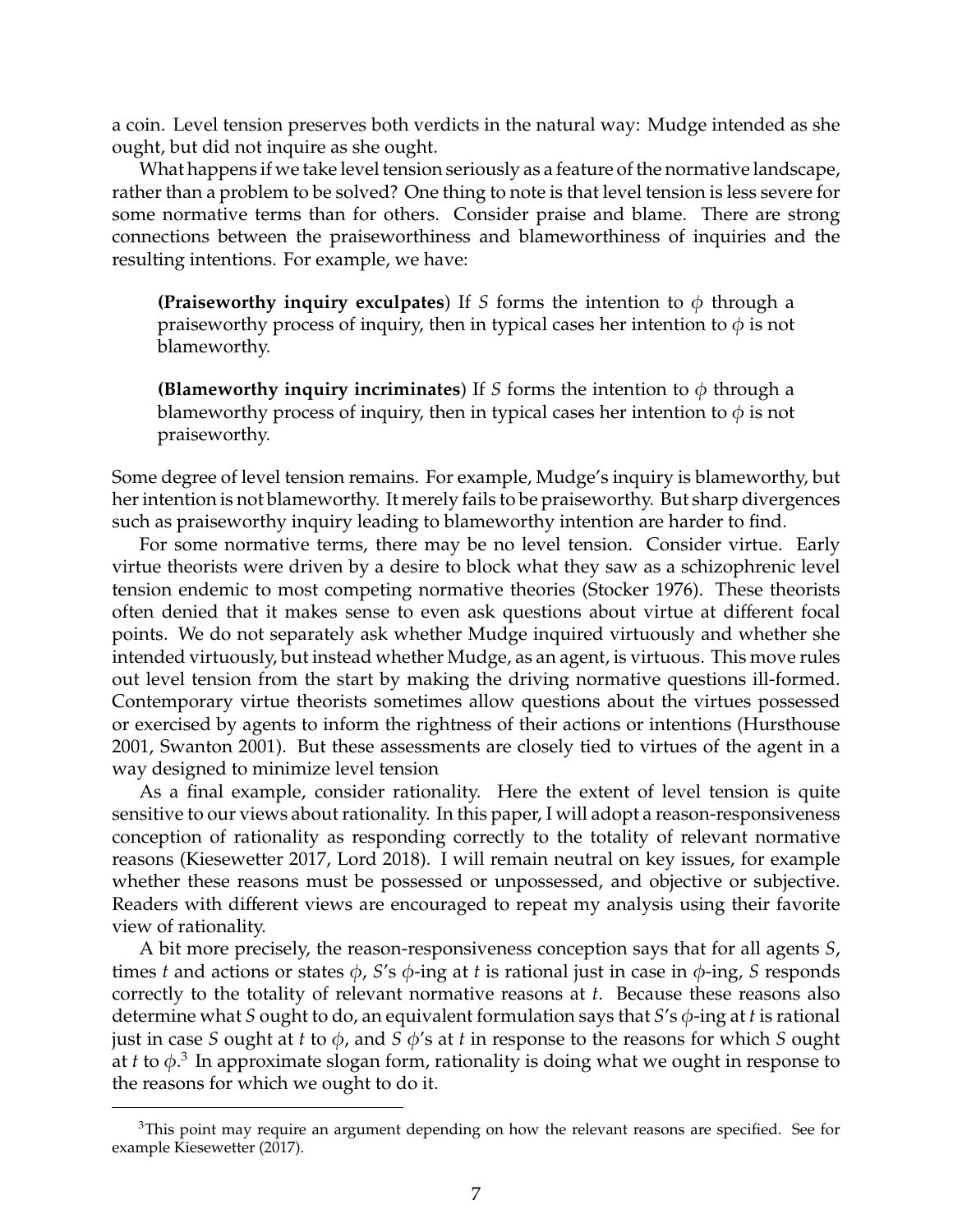A reason-responsiveness conception eliminates some, but not all cases of level tension. For example, consider Mudge. Mudge inquires irrationally because she ought to use a different decision procedure. And Mudge's intention is also irrational, because although it is the intention she ought to hold, she forms this intention in response to the flip of a coin. Hence there is no tension between the rational status of Mudge's intention and decision procedure. But things are not so rosy for Guard. Guard's inquiry may be rational if she adopts this procedure because she knows that it strikes a good balance between speed and decision quality. But Guard's resulting intention cannot be rational, since she has more reason to hold a different intention.

In this section, we have developed a focal point view on which normative terms apply at different evaluative focal points. Many normative terms allow some degree of level tension, in which the normative status of governing focal points comes apart from the normative status of the governed points. Some normative terms, such as 'ought', allow a good deal of level tension, and others such as 'praiseworthy' or 'virtuous' allow less or perhaps none at all. This level tension is an unavoidable, if regrettable feature of the normative landscape. What does this focal point view say about our three questions?

## **5 Three practical questions**

We began Section 4 with three questions about the relationship between practical inquiry and intention.

**Relationship question:** What is the relationship between norms for practical inquiry and norms for intention?

**Tension question:** Is there a tension between norms for practical inquiry and intention?

**Reaction question:** How should we as theorists respond to a tension between norms for practical inquiry and intention?

What does the focal point view say about each of these questions?

On the relationship question, the focal point view says that norms for practical inquiry and intention apply at different evaluative focal points. As a result, they answer different normative questions. For example, it is one question whether an agent has inquired rationally and another whether the resulting intentions are rational. Norms of inquiry and norms of intention are separate objects which should be kept apart.

On the tension question, the focal point view says that many normative terms give rise to level tension across governing focal points. In particular, normative terms such as 'ought', 'rational' and 'praiseworthy' come apart, to some degree, between practical inquiry and intention. The focal point view urges us to see this evaluative tension as a consistent, if regrettable feature of the normative landscape.

On the reaction question, the focal point view urges us to make peace with level tension. Level tension arises on many of the most plausible normative views, so the right reaction to level tension is not to change our norms of inquiry or intention, but instead to learn to accept level tension as an interesting normative fact. But this is not to say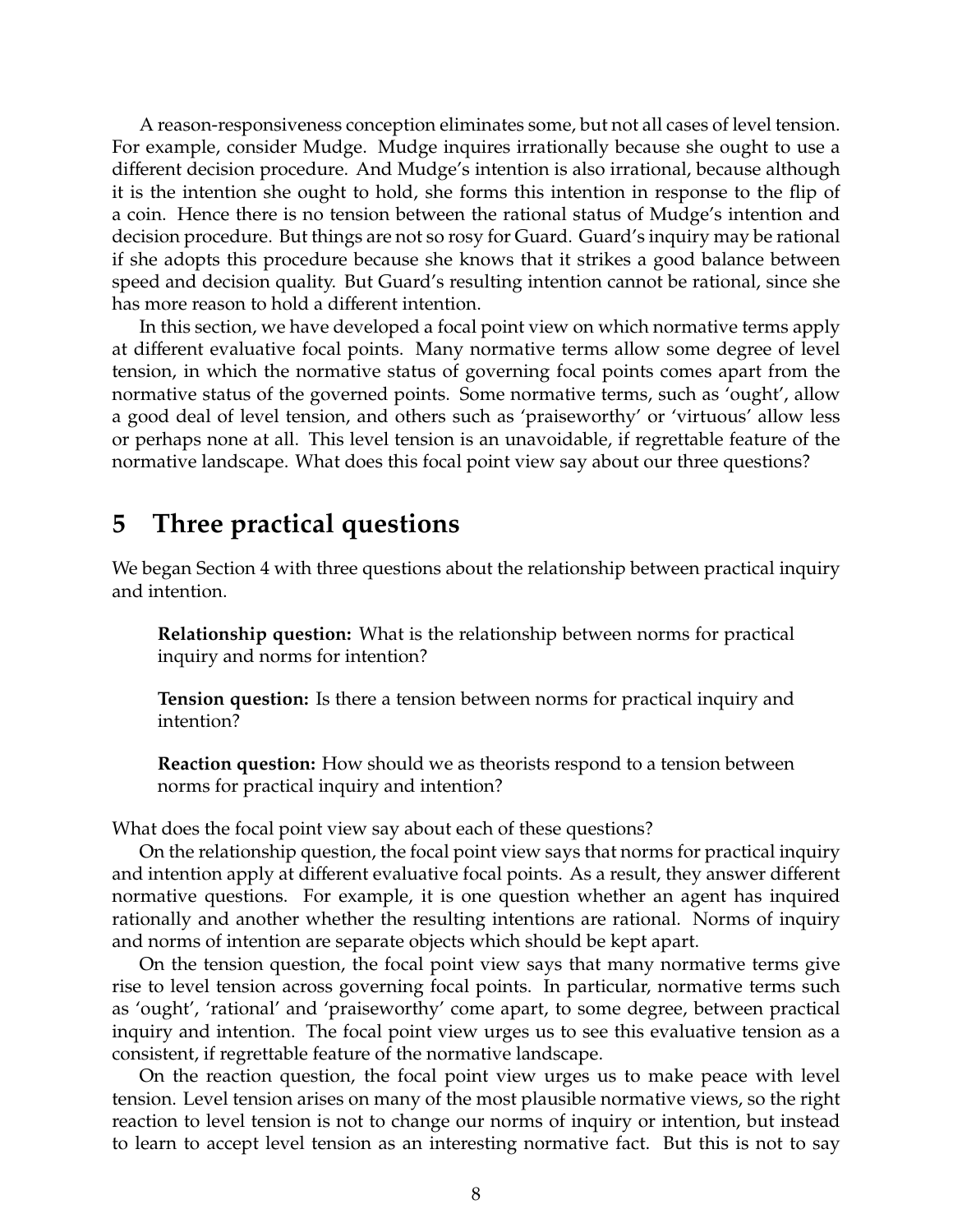that nothing can be done in response to level tension. The focal point view suggests two theoretical responses to level tension. First, because level tension is less severe for normative categories such as praiseworthiness and virtue, the focal point view suggests that we should pay sufficient attention to these normative categories in theorizing in order to capture the intuition that there should be something similar about the normative status of inquiry and intention. Second, because level tension is an unavoidable fact, the focal point view urges us to pay attention to focal points beyond intention. In particular, since the rationality of an agent's intentions is not enough to settle whether she has inquired rationally, then we should not only ask questions about rational intention. We should also study the rationality of practical inquiry directly.

That is what the focal point view says about practical inquiry. Now it is time to return to theoretical inquiry. In the next section, we will see that the focal point view delivers analogous answers to our original questions, and that these answers meet all of the desiderata set out in Section 3.

## **6 Three theoretical questions**

The focal point view is not only a view about practical inquiry and intention. It is a view about all evaluative focal points, including theoretical inquiry and belief. As a result, the focal point view answers our motivating questions in the same way as it answers their practical analogs. In this section I develop these answers, arguing that they are plausible and give us all that we wanted.

Begin with the relationship question: what is the relationship between norms of inquiry and norms of belief? The unity view holds that norms of belief are disguised norms of inquiry. As a result, the unity view wrongly redescribes traditional epistemic norms as norms of inquiry against their proponents' wishes. For example, the unity view reads the weak evidentialist norm in the following way:

**Weak evidentialist norm for inquiry (WEN***I***):** For every *S*, *p*, *t*, if *S*'s evidence at *t* decisively supports *p*, then *S* is rationally permitted to initiate some process of inquiry at *t* leading *S* to form the belief that *p*.

By contrast, the focal point view takes traditional epistemologists at their word. Traditional epistemic norms govern rational belief, not rational inquiry. The focal point view reads the weak evidentialist norm as follows:

**Weak evidentialist norm for belief (WEN***B***):** For every *S*, *p*, *t*, if *S*'s evidence at *t* decisively supports *p*, then *S* is rationally permitted to believe that *p* at *t*.

Norms for belief such as WEN*<sup>B</sup>* do not say anything about rational inquiry. Norms of belief and inquiry apply at separate focal points.

This answer to the relationship question is non-revisionary and gives plausible verdicts in Friedman's examples. Consider Holmes who is rationally required to focus on the witness and ignore the bird outside the window. The focal point view captures this rational requirement in terms of the norm of inquiry ZIP exactly as Friedman suggests. Because Holmes wants to figure out who killed Smith and because attending to the witness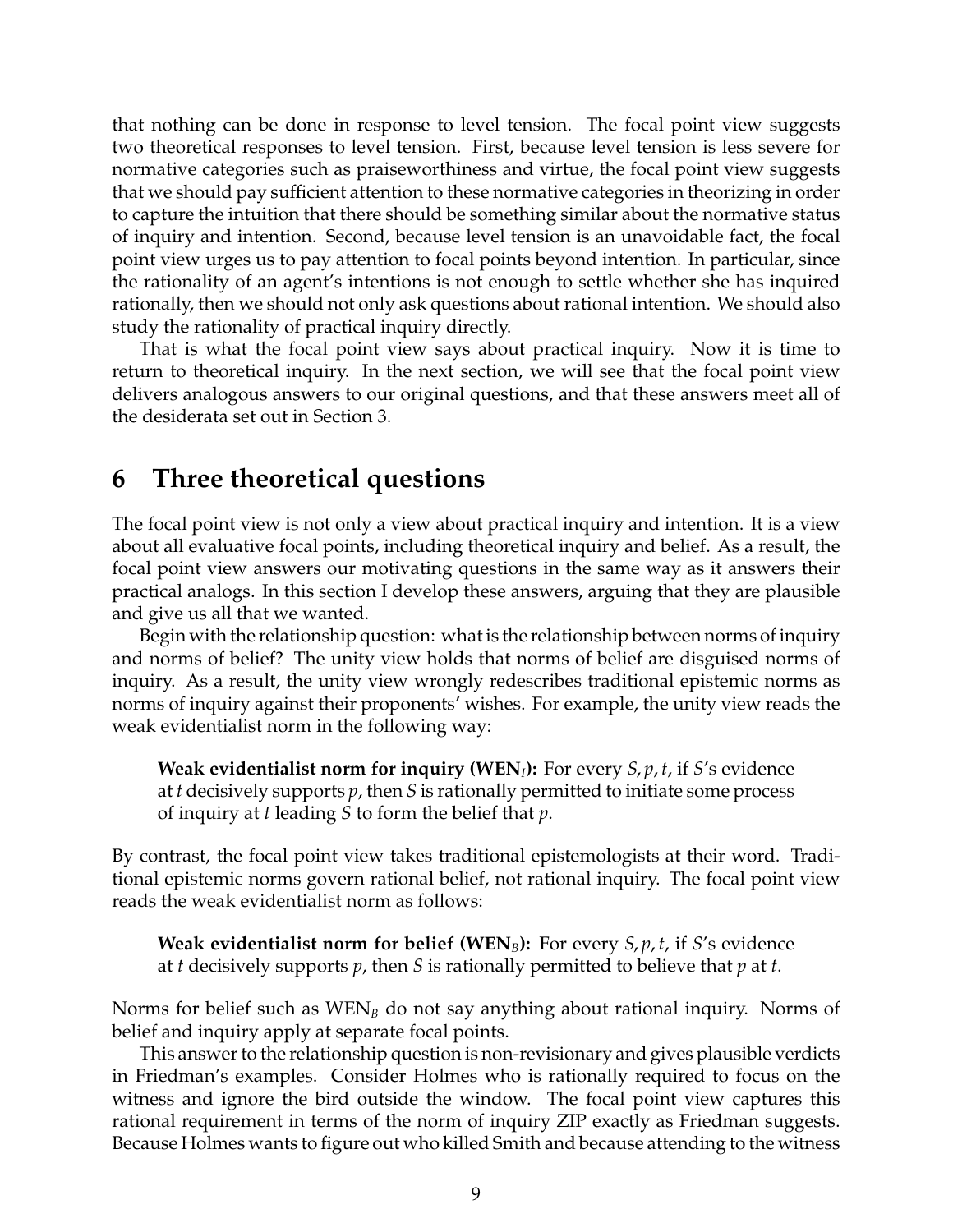is a necessary means to figuring out who killed Smith, Holmes is rationally required to attend to Smith and pay no attention to the bird outside. Although WEN*<sup>I</sup>* might permit Holmes to attend to the bird, the focal point view rejects WEN*<sup>I</sup>* in such cases precisely because WEN*<sup>I</sup>* conflicts with ZIP. But if Holmes were to attend to the bird and form beliefs about the bird that were supported by decisive evidence, these beliefs would be rational by the lights of the correct reading WEN*B*.

Similarly, consider Boss who resists forming the belief that she is unloved so she will be motivated to discover many new truths at work. If Boss believes that she is loved, that belief will be irrational by the lights of evidentialist norms such as the following.

**Negative evidentialist norm for belief (NEN***B***):** For every *S*, *p*, *t*, if *S*'s evidence at *t* decisively supports ¬*p*, then *S* is not rationally permitted to believe that *p* at *t*.

But as a strategy for inquiry, shutting herself off from evidence that she is unloved and distracting herself may be a rational way for Boss to ensure that she forms a large number of important true beliefs by the lights of norms of inquiry such as ZIP.<sup>4</sup> Again, questions about rational belief and inquiry come apart.

Turn to the tension question: is there a tension between norms of inquiry and norms of belief? The focal point view says that there is indeed a tension here. If Holmes were to observe the bird, he would inquire irrationally but form rational beliefs as a result. And if Boss causes herself to believe that she is loved, she may inquire rationally but she forms an irrational belief as a result. Each of these cases illustrates level tension, but that tension stops short of outright contradiction. It is perfectly consistent to say that in observing the bird Holmes would be inquiring irrationally but that his resulting belief would be rational. We have not made the contradictory claim that one and the same state or action is at once rational and irrational. The same dynamic repeats as we shift our normative terms. For example, Holmes' bird-watching inquiry would be blameworthy, but his belief about the bird would not.

Finally, turn to the reaction question: how should we, as theorists, react to tension between norms of inquiry and norms of belief? The unity view was wrongly revisionary. Because the unity view holds that the tension between norms of inquiry and belief is an outright contradiction, the unity view suggests revising many or most norms of belief. By contrast, the focal point view holds that level tension is not a contradiction, but rather an important theoretical observation that we should learn to live with. Traditional epistemic norms do not need to be revised in order to accommodate zetetic norms.

As before, the focal point view suggests two productive ways to react to level tension. First, we should emphasize normative terms like praiseworthiness and virtue to do justice to intuitions that level tension is minimal or nonexistent. This move raises interesting and difficult questions about our normative examples. Could Boss be praiseworthy for neglecting evidence? Does Holmes display a virtue of inquiry or attention in focusing on the witness? These questions deserve further study.

<sup>4</sup>This is no longer obvious once ZIP is weakened to take into account the totality of an agent's epistemic goals. Forming the false belief that she is loved may lead Boss to form a large number of related false beliefs at work, and throughout her life.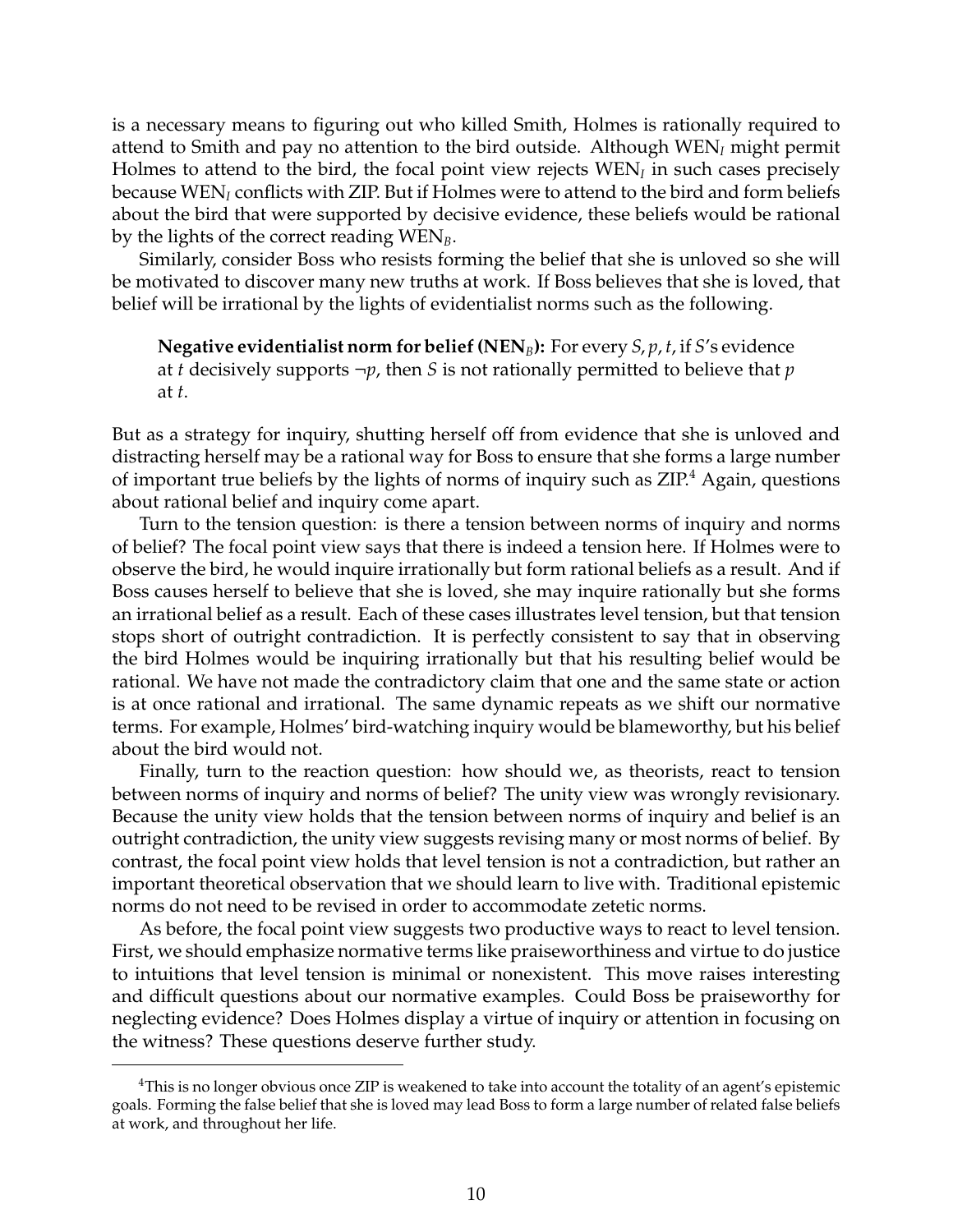Second and mostly importantly, as the unity view urges, epistemology should take a zetetic turn. Because the rationality of an agent's beliefs does not settle the rationality of her inquiries, we need to theorize directly about the process of inquiry through which beliefs are produced and modified. On the focal point view, the zetetic turn is not a critique of traditional epistemology. Rather, the zetetic turn is an interesting new project opened up by the realization that norms of inquiry are distinct from norms of belief.

## **7 The epistemic and the zetetic**

This characterization of the zetetic turn raises a problem. Suppose it is right that traditional epistemic norms are norms of belief, zetetic norms are norms of inquiry, and the zetetic turn involves studying zetetic norms alongside traditional epistemic norms. Then the zetetic turn begins to look less like a turn within epistemology, and more like the creation of a new subject.

My goal in this section is to set that worry to rest. First, I will articulate a sense in which many zetetic norms are epistemic norms. And second, I will argue that there is a fruitful project within epistemology which studies zetetic norms, both epistemic and non-epistemic together.

I said before that traditional epistemic norms such as evidentialism and reliabilism are norms of belief. But this does not mean that all epistemic norms are norms of belief. Nowadays epistemic norms are commonly proposed to govern activities such as testimony (Lackey and Sosa 2006), evidence gathering (Hall and Johnson 1998), and allocation of attention (Siegel 2017). What does it mean to say that an activity is governed by epistemic norms?

Recent discussions have revealed a number of different things that can be meant by saying that a norm is epistemic.<sup>5</sup> In this section, I will be concerned with a *value-based* conception of the epistemic on which epistemic norms derive from the value of epistemic goods such as true belief, knowledge, or understanding. Value-based conceptions underly a number of contemporary approaches such as epistemic consequentialism, and have figured prominently in recent work on zetetic epistemology (Friedman 2019b).<sup>6</sup>. Although I will adopt a value-based conception of the epistemic in this paper, I do not mean to suggest that this is the only viable conception of epistemic norms. It would be an interesting project to repeat the analysis of this section using other conceptions of epistemic normativity.

On a value-based approach, it is clear that some zetetic norms are epistemic. For example, we have epistemic duties to gather evidence in order to promote the acquisition of true beliefs (Hall and Johnson 1998). Other norms are at most partially epistemic. ZIP derives its force not only from the value of truth, but also from an agent's desire to figure out *Q*? . Still other zetetic norms are wholly non-epistemic. Jane Friedman proposes that agents should not form beliefs about subjects which they have no interest or desire served by having beliefs about (Friedman 2018). It is an agent's interests and desires rather than the value of truth which grounds this norm.

<sup>5</sup>See Cohen (2016a-b), Conee (2016), Dotson (2019), Lyons (2016), and McGrath (2016) among others.

<sup>&</sup>lt;sup>6</sup>Value-based approaches can also be adopted by nonconsequentialists (Sylvan 2020).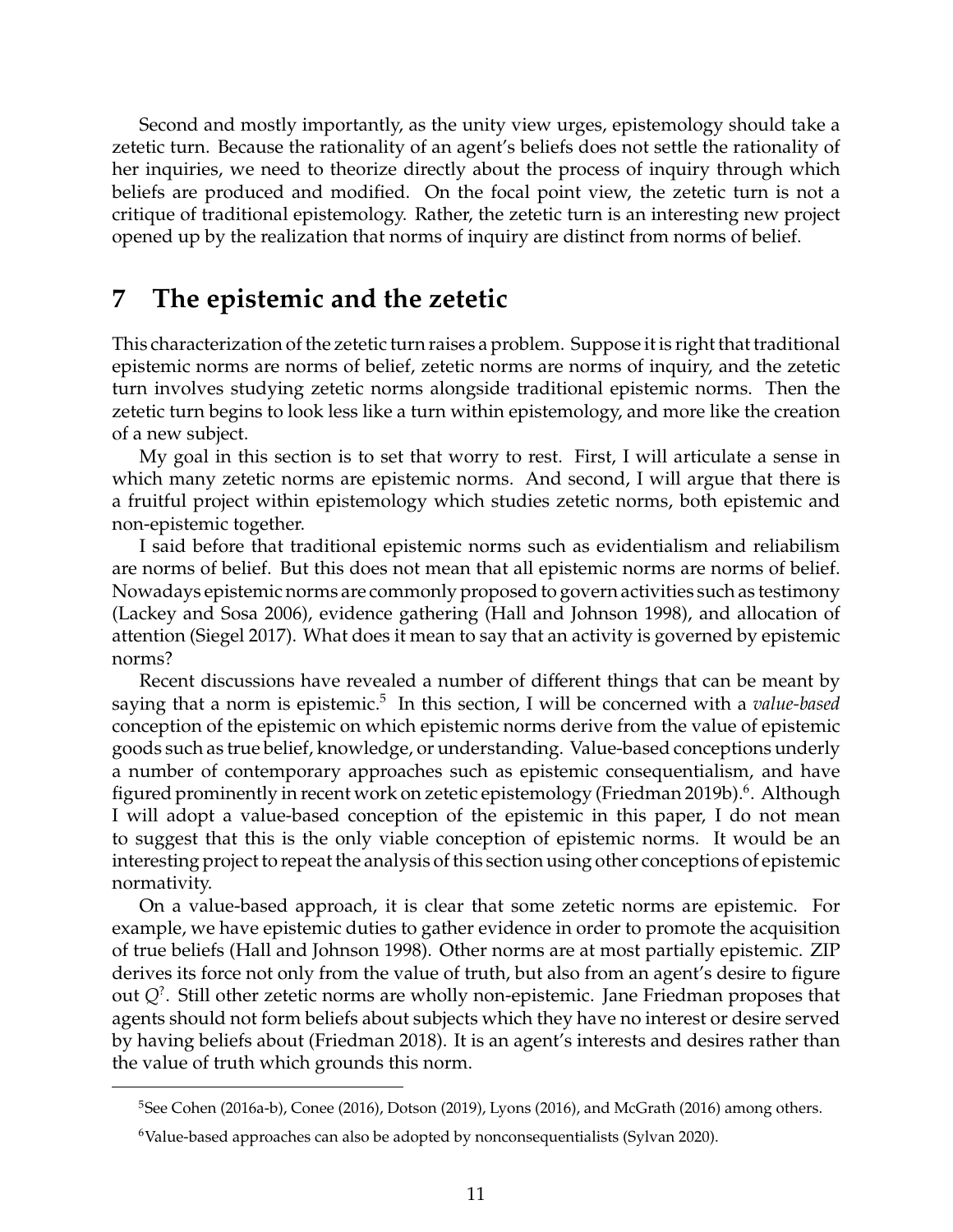Should epistemologists study all zetetic norms, or only the subset of these norms which are also epistemic? Current practice in epistemology suggests that we should focus on epistemic norms. With regard to belief, most epistemologists are *epistemic prioritarians*:

**(Epistemic prioritarianism for belief)** Many of the most interesting normative claims about belief are, in a special sense, epistemic. The most pressing project for epistemologists studying norms of belief is to characterize the epistemic norms governing belief.

Epistemic prioritarianism is compatible with the view that there are non-epistemic reasons for belief. For example, we may have non-epistemic reasons for faith in God (Plantinga 1983) and humanity (Preston-Roedder 2013), or to think the best of our friends (Keller 2004, Stroud 2006) and ourselves (McKay and Dennett 2009, Rinard 2019). The epistemic prioritarian thinks that non-epistemic reasons for belief are at most occasional, unsystematic, and mostly unrelated to the normative data which drive us to theorizing about rational belief. As a result, prioritarians hold that epistemologists should focus on questions about epistemically rational belief.

Epistemic prioritarianism may well be the correct stance towards norms of belief. But should we also be epistemic prioritarians about inquiry?

**(Epistemic prioritarianism for inquiry)** Many of the most interesting normative claims about inquiry are, in a special sense, epistemic. The most pressing project for epistemologists studying norms of inquiry is to characterize the epistemic norms governing inquiry.

My aim in the rest of this paper is to reject epistemic prioritarianism for inquiry and propose an alternative.

The trouble with epistemic prioritarianism for inquiry is that many of the most prominent motivations for epistemic prioritarianism about belief tell strongly against epistemic prioritarianism for inquiry. For example, a common argument for epistemic prioritarianism about belief invokes the distinction between normative and motivating reasons. If *R* is a normative reason to believe that  $\phi$ , then it is not enough for *R* to play a motivational role in producing my belief that  $φ$ . *R* must also be a reason for which I believe that  $\phi$ , a reason on which my belief that  $\phi$  is based. Thomas Kelly (2002, 2003) argues that only epistemic reasons can serve as bases for belief, and hence only epistemic reasons are normative reasons for belief.<sup>7</sup> Defenders of non-epistemic reasons for belief, Kelly holds, commit the *consequentialist mistake* of assuming that since the consequences of actions bear on their rationality, the consequences of beliefs bear on their rationality as well. In doing so, they ignore the fact that consequences can serve as normative reasons for action, but only as motivating reasons for belief.

<sup>7</sup>Similarly, Nishi Shah (2003, 2006) argues that only epistemic reasons can be reasons for belief because the question of whether to believe *p* is transparent to whether *p*. But the question of whether and how to inquire into *p* is not transparent to whether *p*. Another prominent motivation for epistemic prioritarianism about belief is the claim that seeming non-epistemic reasons to believe that *p* are actually reasons to get oneself to believe that  $p$  (Way 2012). But this commits us to accepting many non-epistemic reasons for inquiry, insofar as the typical way in which we get ourselves to believe something is through inquiry.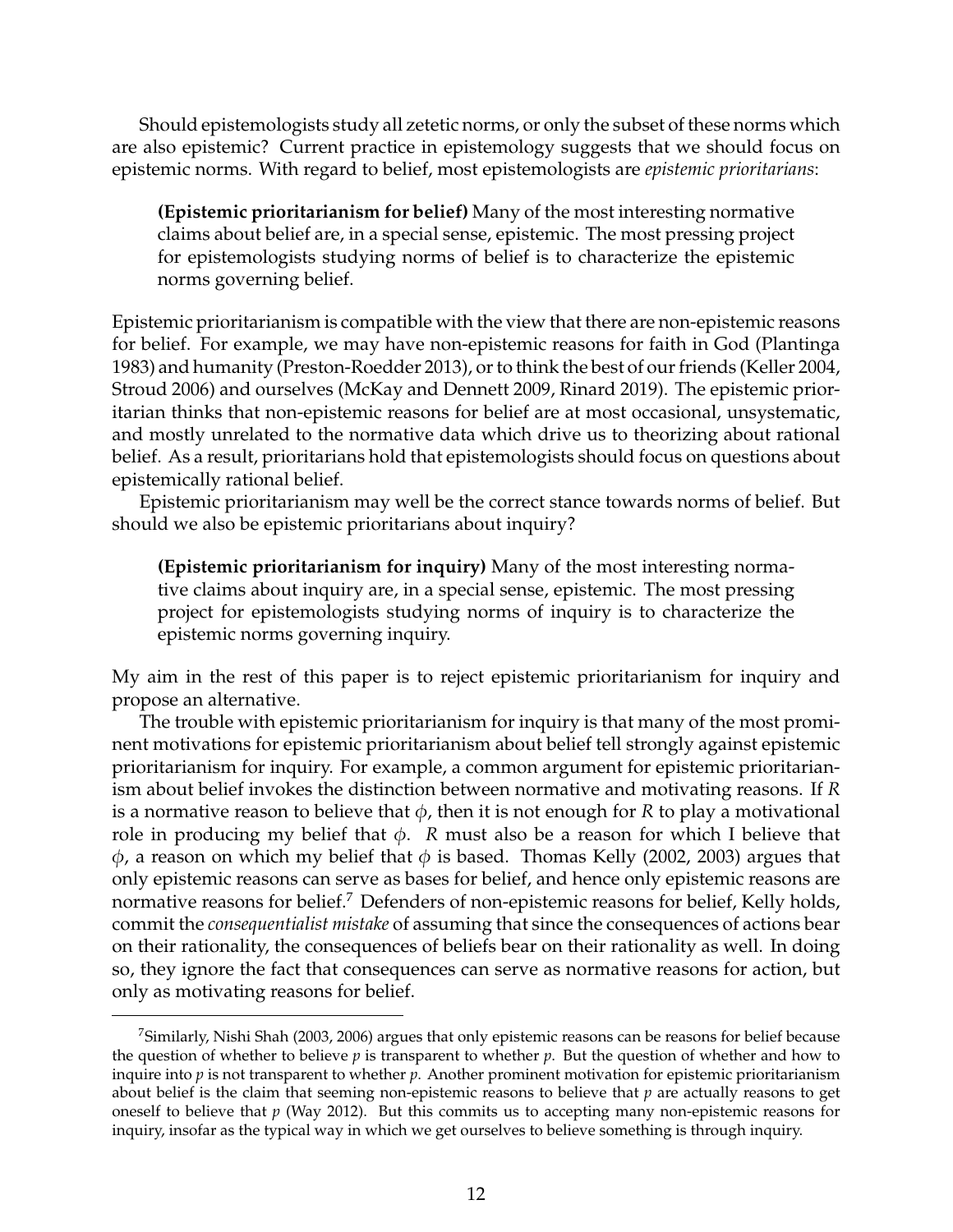But Kelly's argument poses no threat to the existence of non-epistemic normative reasons for inquiry, since inquiry is an activity. Our inquiries can be, and typically are based on a wide variety of reasons. We can inquire to assuage our curiosity, plan for retirement, or settle a bet. To deny that inquiry is governed by non-epistemic reasons would be to commit the *reverse consequentialist mistake* of assuming that since the consequences of beliefs do not bear on their rationality, the consequences of inquiries which produce belief do not bear on the rationality of those inquiries either.

Kelly himself is quite friendly to this conclusion. Kelly holds that theoretical rationality is a hybrid virtue. While the purely synchronic question of what agents are rationally required to believe at any given moment is answered on epistemic grounds, questions about rational evidence-gathering, question-selection, and other types of inquiry are properly answered by a combination of epistemic and non-epistemic reasons. For example, we have epistemic reason to gather evidence about tomorrow's weather in order to form true beliefs about the weather, and non-epistemic reason to gather this evidence so we can prepare for the weather. On Kelly's view, epistemic rationality and theoretical rationality are to be sharply distinguished. Because inquiry and other theoretical activities answer to epistemic and non-epistemic reasons alike, an epistemic account of theoretical rationality would be unmotivated and incomplete.

If that is right, then the fate of epistemic prioritarianism for inquiry depends on what epistemology aims to do. If epistemology aims by its nature to characterize a class of specifically epistemic norms, then the study of theoretical rationality is not a task within epistemology. But epistemologists often take questions about theoretical rationality to be within their purview. And if the study of theoretical rationality is not a task for epistemologists, then who is it for? Theoretical rationality is certainly not a part of practical philosophy.

Insofar as epistemology aims to characterize theoretical rationality, then epistemic prioritarianism for inquiry has to go. Theoretical rationality is a lively mixture of epistemic norms for belief, and both epistemic and non-epistemic norms for inquiry. Because all of these norms are central to theoretical rationality, epistemologists should study all of them. In this sense, the zetetic turn is a reminder to epistemologists that there is more to theoretical rationality than rational belief. A full picture of theoretical rationality incorporates zetetic norms of all types alongside traditional epistemic norms for belief.

## **References**

Cohen, Stewart, "Replies to my commentators," *Inquiry* 59.7-8 (2016): 906-22.

Cohen, Stewart, "Theorizing about the epistemic," *Inquiry* 59.7-8 (2016): 839-57.

Conee, Earl, "The epistemic," *Inquiry* 59.7-8 (2016): 858-66.

Dotson, Kristie, "Tales from an apostate," *Philosophical Issues* 29.1 (2019): 69-83.

Driver, Julia, *Uneasy virtue* (Cambridge: Cambridge, 2001).

Feldman, Richard, "The ethics of belief," *Philosophy and Phenomenological Research* 60.3 (2000): 667-95.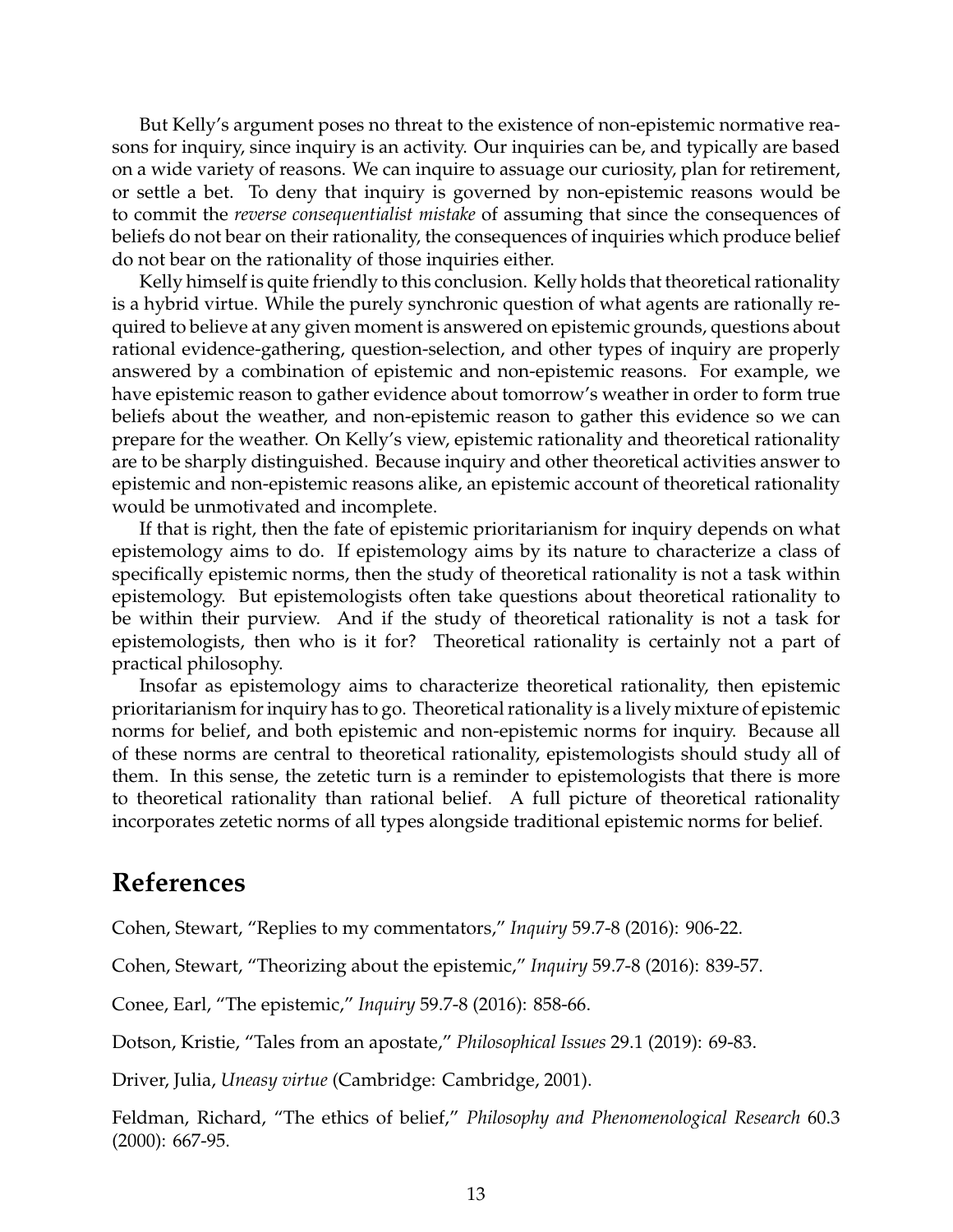Feldman, Richard and Earl Conee, "Evidentialism," *Philosophical Studies* 48.1 (1985): 15-34.

Friedman, Jane, "Checking again," *Philosophical Issues* 29.1 (2019a): 84-96.

Friedman, Jane, "The epistemic and the zetetic," forthcoming (a) in *Philosophical Review*.

Friedman, Jane, "Junk beliefs and interest-driven epistemology," *Philosophy and Phenomenological Research* 97.3 (2018): 568-83.

Friedman, Jane, "Teleological epistemology," *Philosophical Studies* 176.3 (2019b): 673-91.

Friedman, Jane, "Zetetic epistemology," forthcoming (b) in Reed and Flowerree (eds.), *Towards an expansive epistemology: norms, action, and the social sphere* (Routledge).

Hall, Richard and Charles Johnson, "The epistemic duty to seek more evidence," *American Philosophical Quarterly* 35.2 (1998): 129-39.

Harman, Gilbert, *Change in view* (Cambridge: MIT, 1986).

Hursthouse, Rosalind, *On virtue ethics* (Oxford: Oxford, 2001).

Kagan, Shelly, "Evaluative focal points," in Hooker, Mason and Miller (eds.), *Morality, rules and consequences* (Edinburgh: Edinburgh, 2000): 134-55.

Keller, Simon, "Friendship and belief," *Philosophical Papers* 33.3 (2004): 329-51.

Kelly, Thomas, "Epistemic rationality as instrumental rationality: a critique," *Philosophy and Phenomenological Research* 66.3 (2003): 612-40.

Kelly, Thomas, "The rationality of belief and some other propositional attitudes," *Philosophical Studies* 110.2 (2002): 163-96.

Kiesewetter, Benjamin, *The normativity of rationality* (Oxford: Oxford, 2017).

Lackey, Jennifer and Ernest Sosa (eds.), *The epistemology of testimony* (Oxford: Oxford, 2006).

Lord, Errol, *The importance of being rational* (Oxford: Oxford, 2018).

Lyons, Jack, "What we talk about when we talk about epistemic justification," *Inquiry* 59.7-8 (2016): 867-88.

McGrath, Matthew, "Cohen on 'epistemic'," *Inquiry* 59.7-8 (2016): 889-905.

McKay, Ryan and Daniel Dennett, "The evolution of misbelief," *Behavioral and Brain Sciences* 32.6 (2009): 493-561.

Parfit, Derek, *Reasons and persons* (Oxford: Oxford, 1984).

Pettit, Philip and Michael Smith, "Global consequentialism," in Hooker et al (2000): 121- 33.